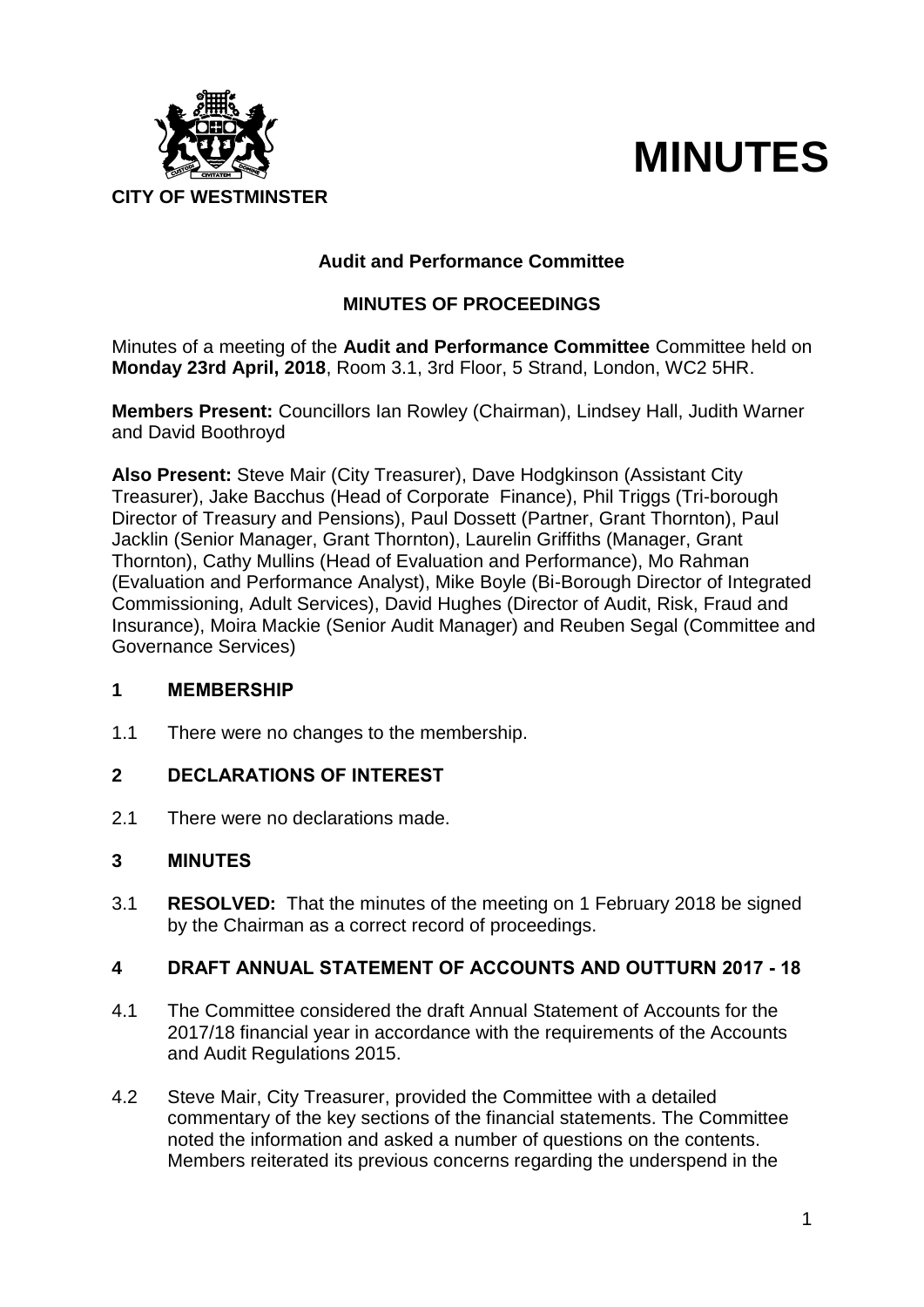Council's capital programme against budget as well as the capital variances in the HRA against budget. The City Treasurer advised that these issues were being addressed through new processes for overseeing the capital programme. Members noted that £10m of the net variance in the operational designation in the capital programme related to the use of capital receipts to reduce the pension fund deficit. Members suggested that it would be helpful to classify this differently for clarity. The City Treasurer undertook to look at how this information could be displayed in future years.

- 4.3 The City Treasurer informed members that the statutory public inspection period for the accounts will take place between 2 May and 14<sup>th</sup> of June 2018. The accounts will be presented for formal sign off at a meeting of the committee on or shortly after 15 June 2018.
- 4.4 The Committee noted that the accounts were closed immediately after the year-end and the draft financial statements were sent to the auditors in advance of their audit visit on 3 April 2018. The Council welcomed the news that it has maintained its position as not only the first local authority in the UK to produce its accounts but also completing the closedown and audit process more promptly than any other major organisation, private, public or voluntary in the country.
- 4.5 The City Treasurer informed the committee that the setting of such a challenging timeframe not only sets the Council apart from all other organisations but also allows financial management resources to be quickly focussed on supporting services in concentrating on the future rather than the past. A significant service transformational benefit also accrues through the setting of aspirational closure timeframes as it enforces fundamental review of process and procedures, and drives best practice.
- 4.6 The draft Accounts included the Council's 2017/18 Annual Governance Statement (AGS). This statutory document provided an overview of the City Council's governance arrangements and reflected the issues identified by Internal Audit during 2017/18 as well as significant issues that have been identified for 2018/19 and the planned action to address them. The report also provided Members with an update on the progress made implementing recommendations following the identification of three key areas for improvement in last year's Annual Governance Report.
- 4.7 **RESOLVED**: That the 2017/18 Draft Annual Accounts be noted.

# 4.8 **ACTIONS:**

1. The committee would like a report to be submitted to a future meeting on the HRA capital programme underspend.

**(Action for: Steve Mair, City Treasurer/Barbara Brownlee, Executive Director for Growth Planning and Housing)**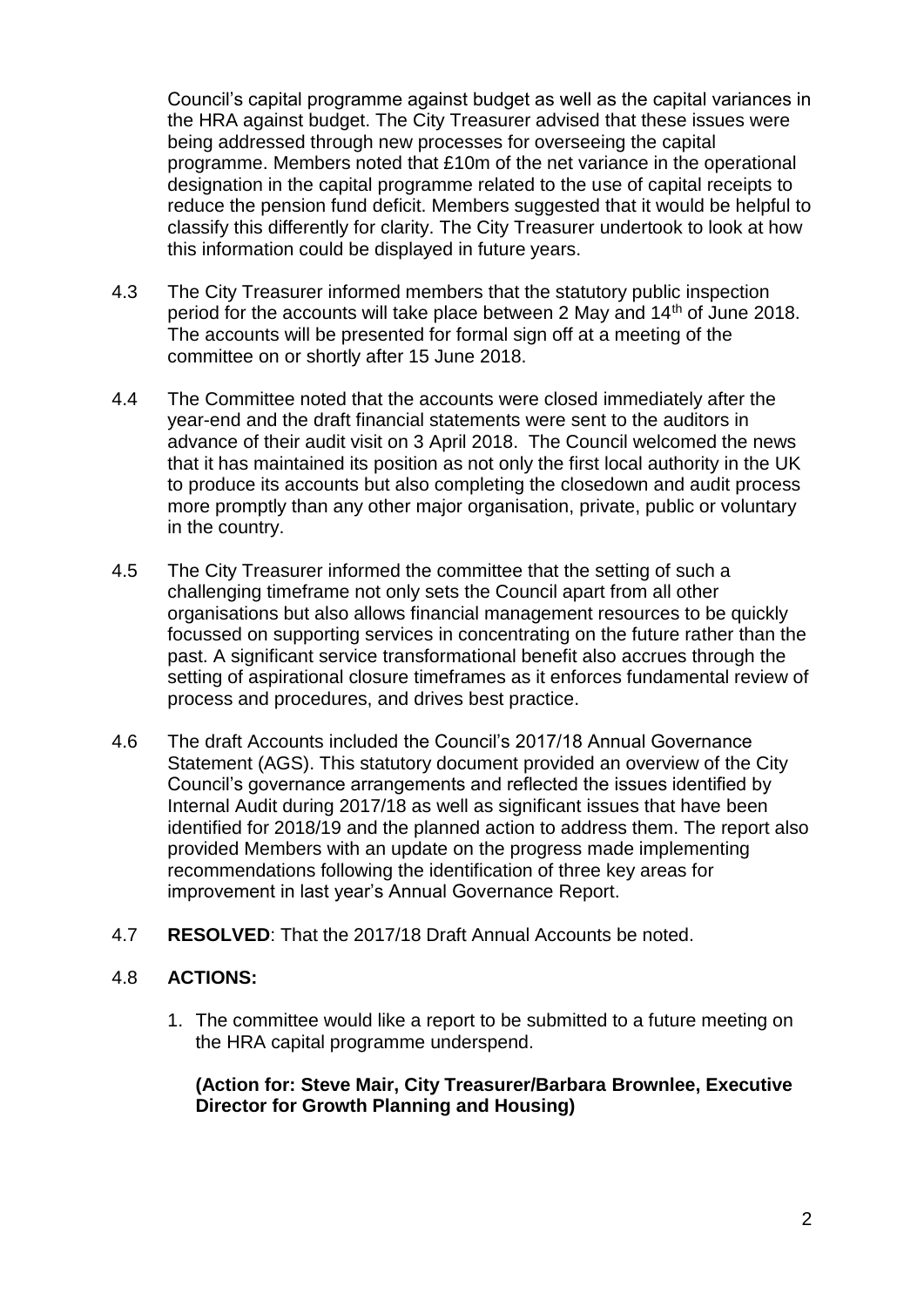# **5 DRAFT AUDIT FINDINGS REPORT 2017 - 18**

- 5.1 The Committee received a report from the Council's external Auditors, Grant Thornton, on the key findings arising from their audit of the Council's financial statements (Council and Pension Fund) for the year ending 31 March 2018.
- 5.2 Laurelin Griffiths, Manager, Grant Thornton, introduced the audit findings report in relation to the Council's accounts. She stated that Grant Thornton anticipated issuing an unqualified audit opinion subject to outstanding queries being resolved. It also anticipated issuing an unqualified value for money conclusion. Subject to the completion of further testing it had not identified any issues in relation to the significant audit risks.
- 5.3 In relation to the Council's financial statements, the audit had identified four recommendations relating to the valuation of investment properties and balance-sheet codes which contained balances that had not moved for number of years (medium risk) and over- accruals and misclassification of a number of investment properties (low risk). Action plans for addressing these recommendations had been developed.
- 5.4 Ms Griffiths further stated that the audit had identified three material adjustments in relation to Council's accounts.
- 5.5 It was noted that the Council had implemented the recommendations of the ISA260 report 2016/17 although the auditors considered that in relation to the Council's financial statements there are still some issues in relation to accruals and the Council's year end procedures. This was being addressed.
- 5.6 Paul Jacklin, Senior Manager, Grant Thornton introduced the audit findings report for the City of Westminster Council Pension Fund. Grant Thornton anticipated issuing an unqualified audit opinion subject to outstanding queries being resolved. It also anticipated issuing an unqualified value for money conclusion. Subject to the completion of further testing it had not identified any issues in relation to the significant audit risks.
- 5.7 Grant Thornton had raised governance issues at the London Collective Investment Vehicle (CIV) as a significant matter for discussion with management. Grant Thornton were satisfied that the London CIV does not make investment decisions on behalf of the Pension Fund, that the valuation of the investments within the London CIV are fairly stated and that control reports produced by the relevant fund managers demonstrate appropriate processes and controls that would prevent and detect any material misstatement in the investment balances.
- 5.8 Mr Jacklin advised that there were no recommendations relating to the Pension Fund and actions to address prior year recommendations had been implemented. The Audit had identified one material adjustment to the accounts.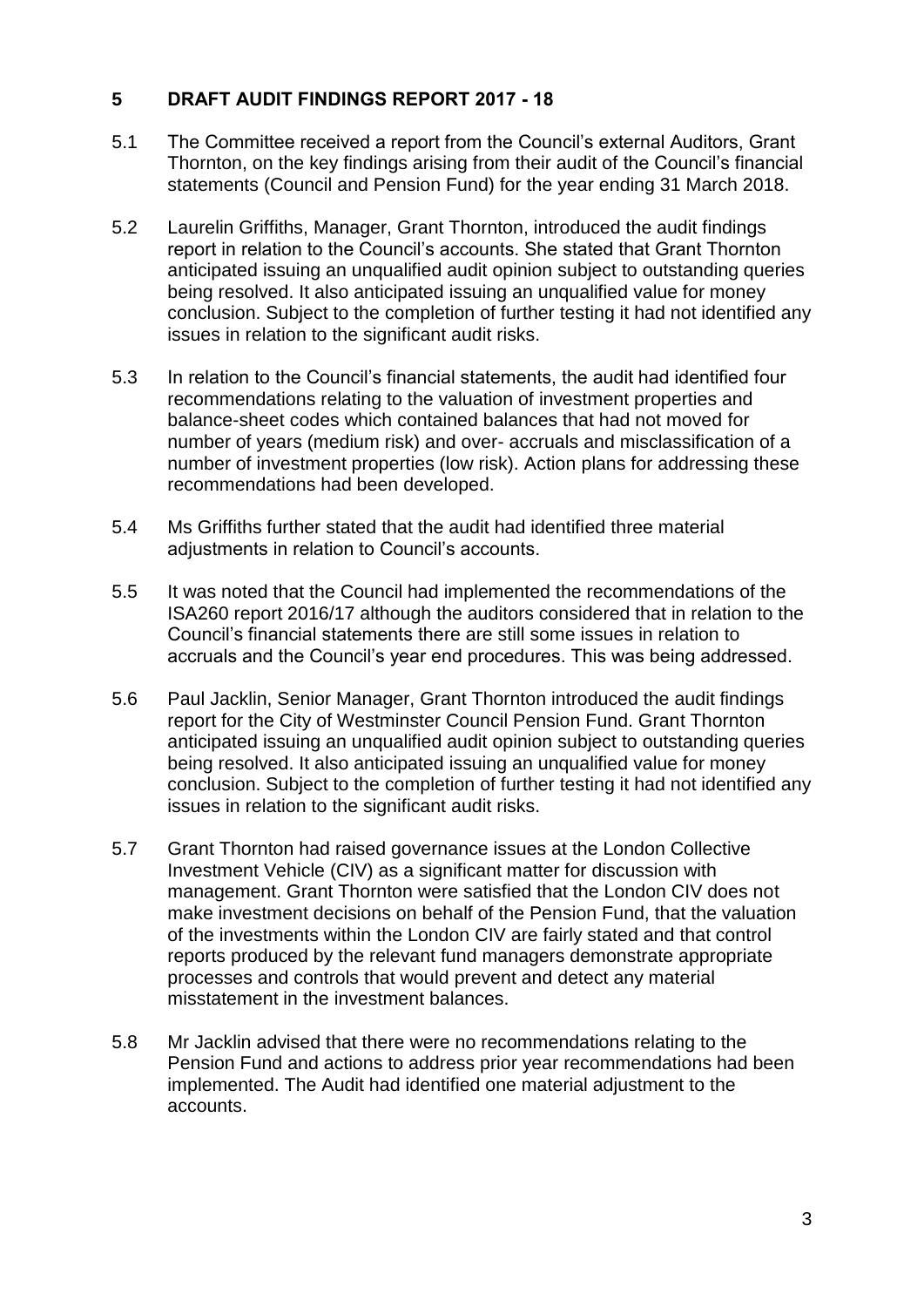- 5.9 Members suggested in relation to the London CIV that the report includes a breakdown and commentary of the economic exposure of the different instrument vehicles to provide an accurate picture of risk.
- 5.10 **RESOLVED**: That the audit findings report from Grant Thornton in respect of the Council's 2017/18 financial statements and the City of Westminster Pension Fund be noted.

# **6 QUARTER 3 PERFORMANCE BUSINESS PLAN MONITORING REPORT**

- 6.1 Cathy Mullins, Head of Evaluation & Performance, introduced the contents of the Quarter 3 performance report which presented detailed results of the period April to December 2017 against the 2017/18 Business Plans. The report provided explanations and commentary in respect of outstanding and poor performance including details of remedial action being taken where appropriate.
- 6.2 The report also consisted of the top achievements and challenges at the end of the quarter; an organisational health scorecard consisting of a diagnostic summary of some of the key measures of organisational efficiency and effectiveness; principal risks and uncertainties to the Council and a featured insight on the key findings from the WCC City Survey 2017.
- 6.3 Members asked about the methods the Council uses to obtain in depth opinions from residents on its services. Cathy Mullins explained that the Council does not just rely on the City Survey. Information is gathered through a suite of city intelligence reports from different sources. She further explained that an engagement software tool will be adopted that ensures that the information is regularly updated and remains relevant.
- 6.4 The Committee noted that the key performance indicators marked for attention in the quarter predominantly related to services within Adult Social Care and Children Services where the Council has statutory responsibilities for vulnerable people. The committee has previously flagged up missed targets as a concern and has questioned senior officers on some of these at its recent meeting. The committee intends to review the End of Year Performance for these and other service areas at its meeting on 16 July.

# 6.5 **ACTIONS**:

- 1. Third Quarter Performance Challenges and risks the committee would like to be provided with further information about the risks and issues in relation to the reduction in funding for 2018/19 to the annual TfL grant for the development and maintenance of the Westminster Highway Network.
- 2. Key Performance Indicators for Attention City Management and Communities - Public Protection and Licensing:

The committee would like more detailed service commentary on the challenges around the removal of Category 1 hazards from residential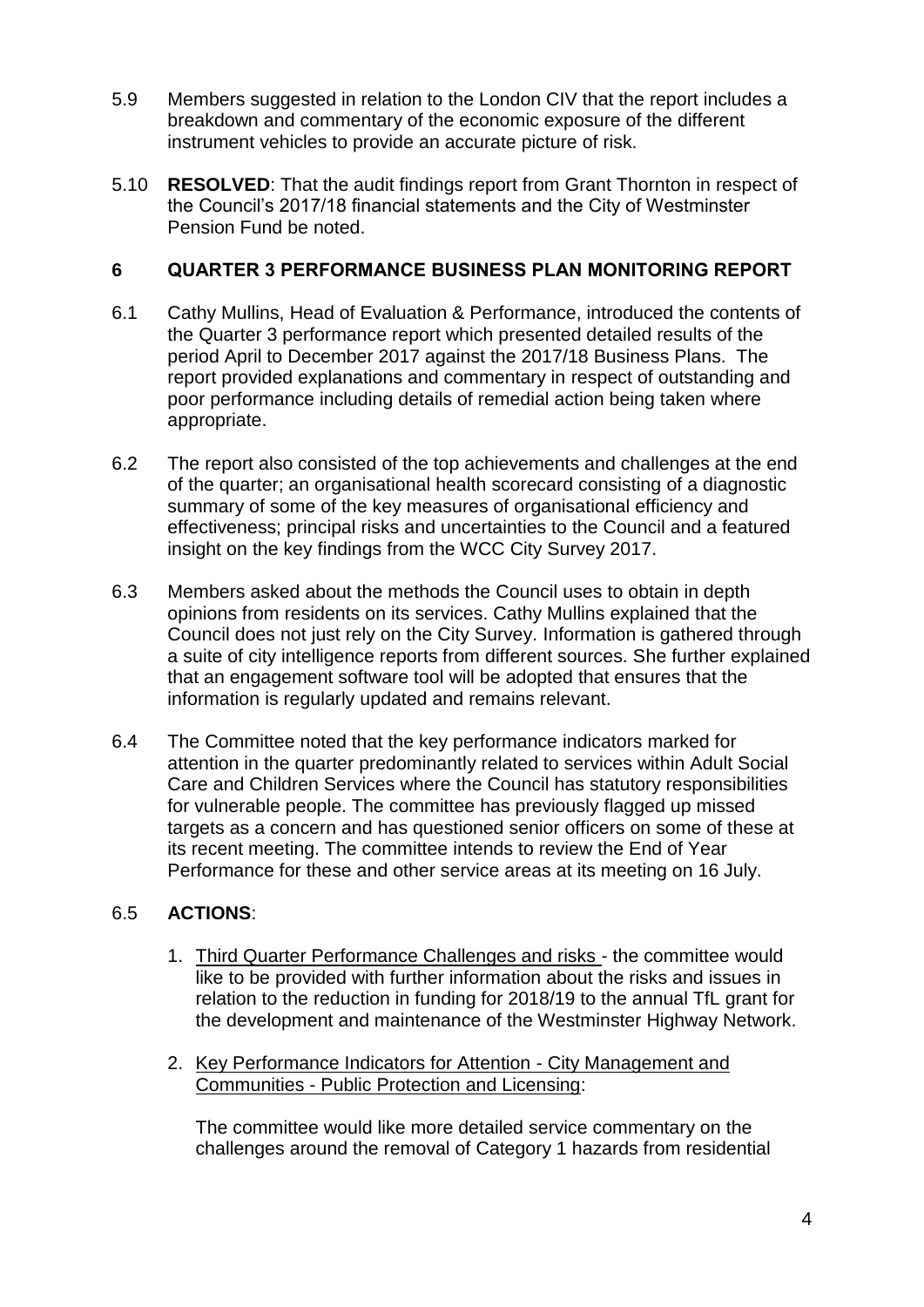dwellings which pose a serious and immediate threat to people's health or safety.

- 3. City Survey Provide the committee with a note on the City Survey's objectives, what it does and does not cover and how it is compiled including the methodology and sample base;
- 4. Managed Services The committee would like a summary of the services to be provided by the Hampshire Partnership and any additional arrangements that the City Council is putting in place for services not included, an update on the transition arrangements from BT Managed Services and details about the implementation including training to be provided to staff.
- 5. Adult Services and Public Health Members would like further information about the implications of the Clinical Commissioning Group partners' decision to give notice on continuity of funding for older people's hub services.
- 6. Responsible Procurement Briefing Provide the committee with a note on the monitoring arrangements to ensure that the added value set out in contracts is being delivered.

(**Action for: Cathy Mullins, Head of Evaluation and Performance/Mo Rahman, Evaluation and Performance Analyst**)

#### **7 UPDATE ON HOME CARE SERVICES WITHIN THE CITY OF WESTMINSTER**

- 7.1 Following concerns raised at the last committee meeting regarding an internal audit of Tri-Borough Homecare members received a report that outlined the current commissioning approach to the provision of home care services within the City of Westminster. Whilst the service had received a satisfactory assurance review the audit had identified a number of areas for improvement which the committee wished to raise with senior officers of the directorate.
- 7.2 Home care is a key service to enable people who need care and support to remain living as independently as possible in their own homes. In Westminster around 1000 people per week are receiving this service. Approximately 60% of the service is delivered through 5 main 'block' contracts. Residents have the right to choose who provides their care and the remaining 40% of the service is delivered through a number of spot contracts.
- 7.3 The report explained the role of the Care Quality Commission (CQC), the national regulator for these services, and provides the Committee with information on CQC's rating of the performance of local home care providers. The report also provided information on any Safeguarding alerts or complaints that have been received on local home care providers.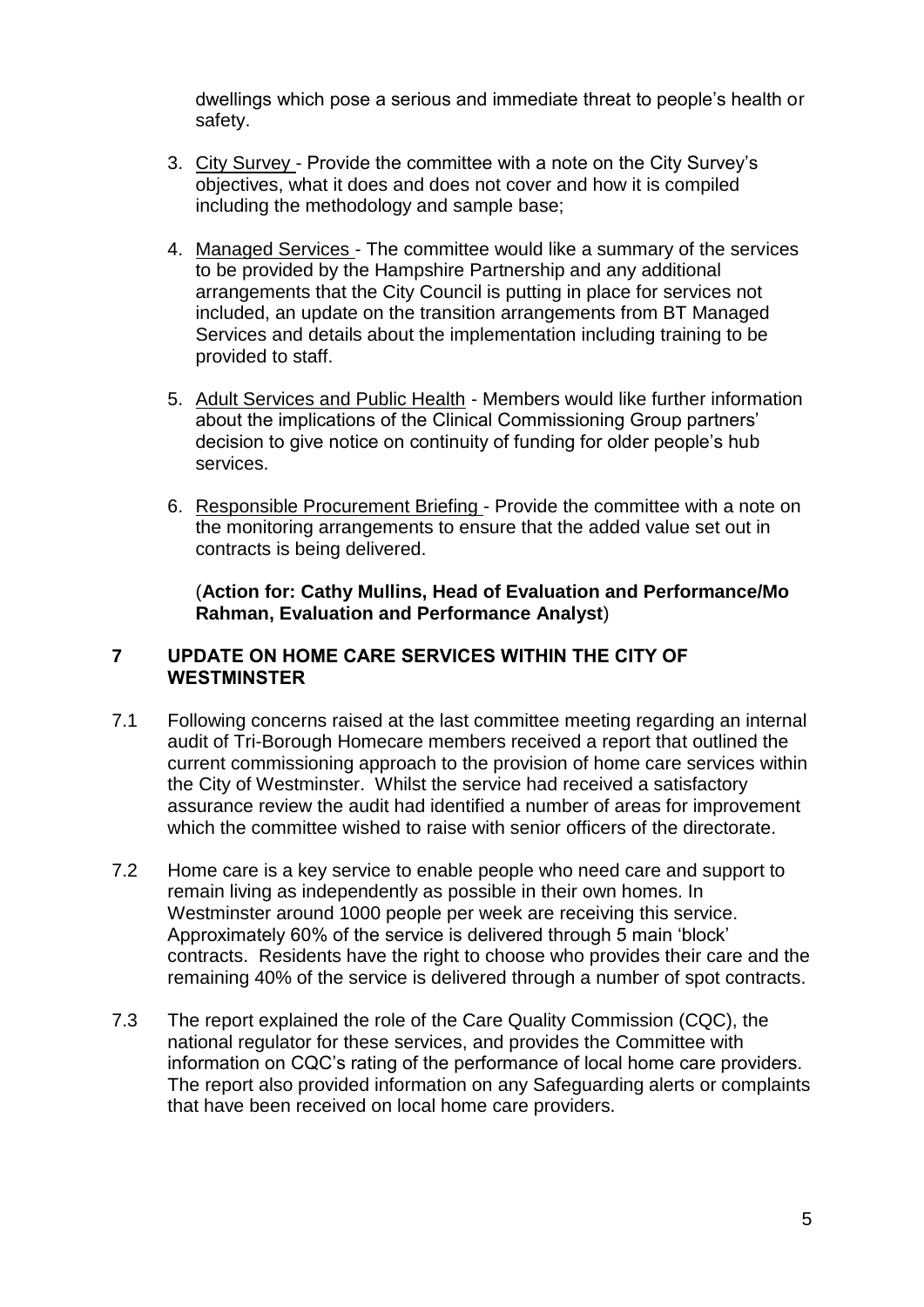- 7.4 Mr Boyle, Bi-Borough Director of Integrated Commissioning, Adult Services, reported that further to the information set out in the report the CQC had not been able to re-inspect Vincentian Care Plus in mid-April as intended. However, they had undertaken an inspection of spot home care provider Bluebird Care which it had rated outstanding. Mr Boyle provided some context around the CQC ratings. He explained that only 2% of all health and social care services in England have received an outstanding rating with 60 to 70% receiving a good rating and the remaining requires improvement. The CQC had in 2016 raised the rating threshold making it hard to achieve the highest rating.
- 7.5 The Committee asked questions about a range of issues including how vulnerable residents choose who they may receive care from, who does the initial assessment and whether all carers have received a DBS check.
- 7.6 Mr Boyle explained that the initial inspection as to whether a resident is in need of adult social care is undertaken by a social worker. Half of all referrals are for people who have been discharged from hospital. There is a greater emphasis now on supporting people to live independently in their own homes whereas in the past residents would have remained in hospital. Members reported that some residents had raised concerns regarding the depth and quality of initial assessments. Mr Boyle undertook to raise this with the relevant team. He explained that if a resident lacks the capacity to make an informed choice about their care someone appointed can assist them to pick an appropriate provider.
- 7.7 With regards to DBS checks, Mr Boyle explained that about 18 months ago there had been significant delays by the external authority responsible for providing DBS clearance. Some potential carers had to wait up to 8 months to receive a certificate resulted in people not being able to take up positions leading to staffing issues. To mitigate this providers paired staff awaiting clearance with those who had already been cleared to undertake double handed visits, where such need identified in care packages was increasing, so that anyone who had yet to receive a DBS clearance did not have unsupervised access to clients.
- 7.8 The Committee then turned its attention to the performance of the currently commissioned providers. Mr Boyle was asked about the safeguarding alerts. He explained that this meant that somebody had potentially been placed at risk because, for instance, they had not received their medication at the appropriate time.
- 7.9 Mr Boyle explained that nationally, and across London, the home care market is fragile. Directors across London recently commissioned an external review of the market and the conclusions were that margins are very tight, recruitment and workforce development is challenging, and there is little or no scope for achieving savings by reducing the hourly rate paid to home care providers.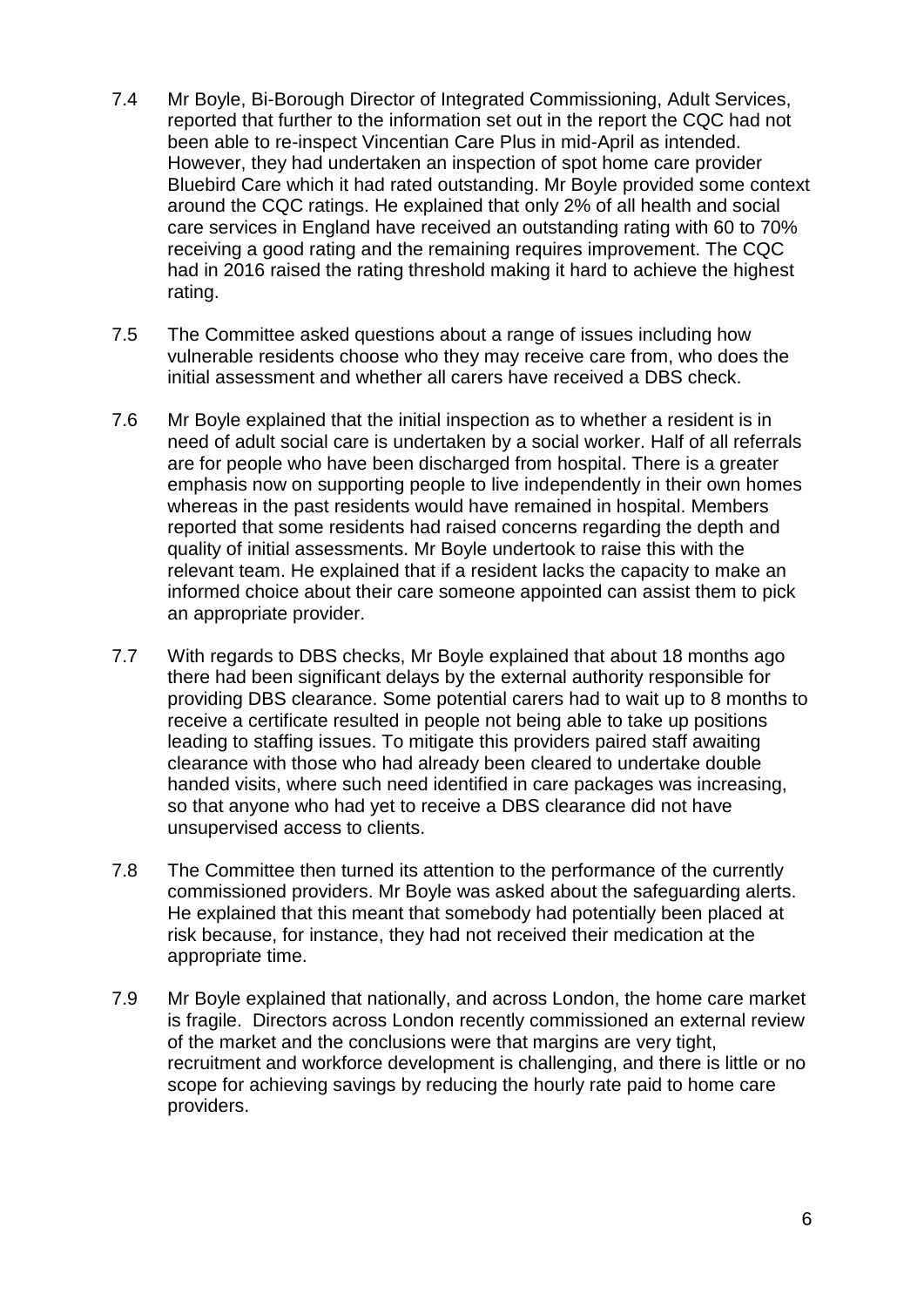7.10 Given the negligible profit margins of providers the committee considered that there should not be any attempt by the Council to reduce costs for this service as there are no realistic opportunities to realise financial savings while the impact on provider viability could lead to potentially significant risks to vulnerable people and consequently reputational damage to the authority. Members commented that provider viability needs to be considered as part of the future commissioning process. They also commented on the challenges of recruiting staff and suggested that greater emphasis should be placed on trying to recruit more directly from local colleges. Mr Boyle agreed that greater emphasis should be placed on establishing Home Care as an entry-level vocation into other types of health and social care roles. He advised that directors across London do not see any scope for saving on the hourly rate paid to carers. The London Living Wage has recently increased and the City Council will look at how it can fund the uplift for block providers whose carers are paid at this standard.

#### **8 INTERNAL AUDIT MONITORING 2017 - 18 PROGRESS REPORT (JANUARY TO MARCH 2018)**

- 8.1 The Committee received a report that set out the work carried out by the Council's Internal Audit Service in the reporting period (January to March 2018).
- 8.2 The committee noted the Internal Auditor's opinion that, in the areas audited, internal control systems were generally effective with 12 positive assurance reviews (substantial or satisfactory) being issued in the period, although three limited assurance reports had been issued as follows: Corporate Services (HR) - Shared Services, Corporate Services (HR) - Payroll Absence Management and Corporate Services Supplier Resilience.
- 8.3 Three follow up reviews were completed in the period. The implementation of recommendations had been effective with the majority (87%) of recommendations fully implemented at the time of review.
- 8.4 In reviewing the list of audits completed in the year to date the committee noted that a number of services that had received a limited assurance related to contracts within Adult Social Care. Moira Mackie, Senior Audit Manager, advised that the Internal Audit Service had discussed with Procurement Services how improvements in contract management can be achieved. She explained that Procurement Services had developed a Contract Management Framework to ensure that large contracts were being managed effectively.
- 8.5 **ACTION**: The committee is due to consider an annual review of contracts management at its meeting on 16 July where it would like further information on how Procurement Services is working to ensure that large contracts are more effectively performance managed by the authority. (**Action for: Anthony Oliver, Chief Procurement Officer**)